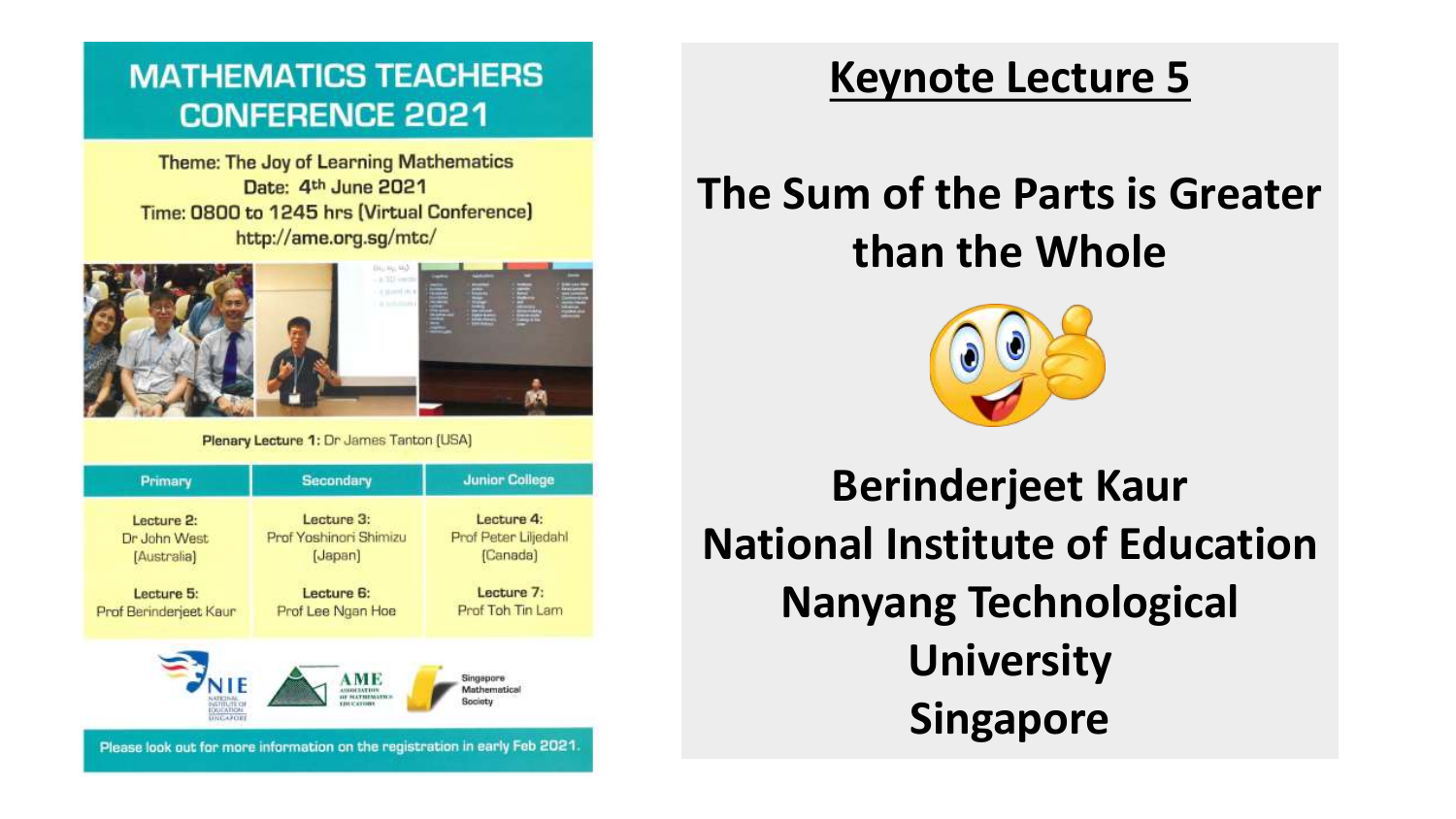## Joy of Learning Mathematics



[An example of what this means in a school](https://queenstownpri.moe.edu.sg/departments/mathematics)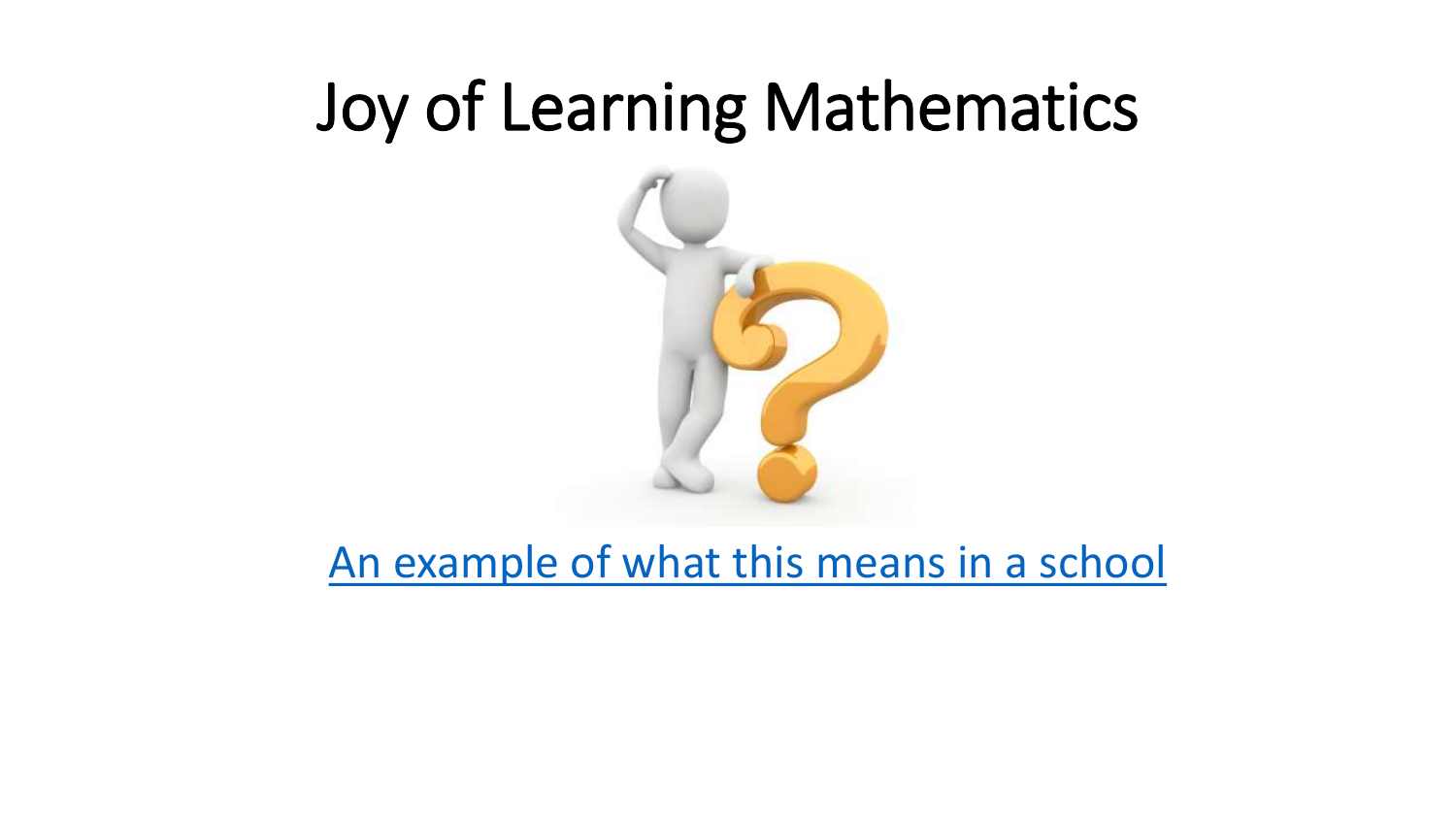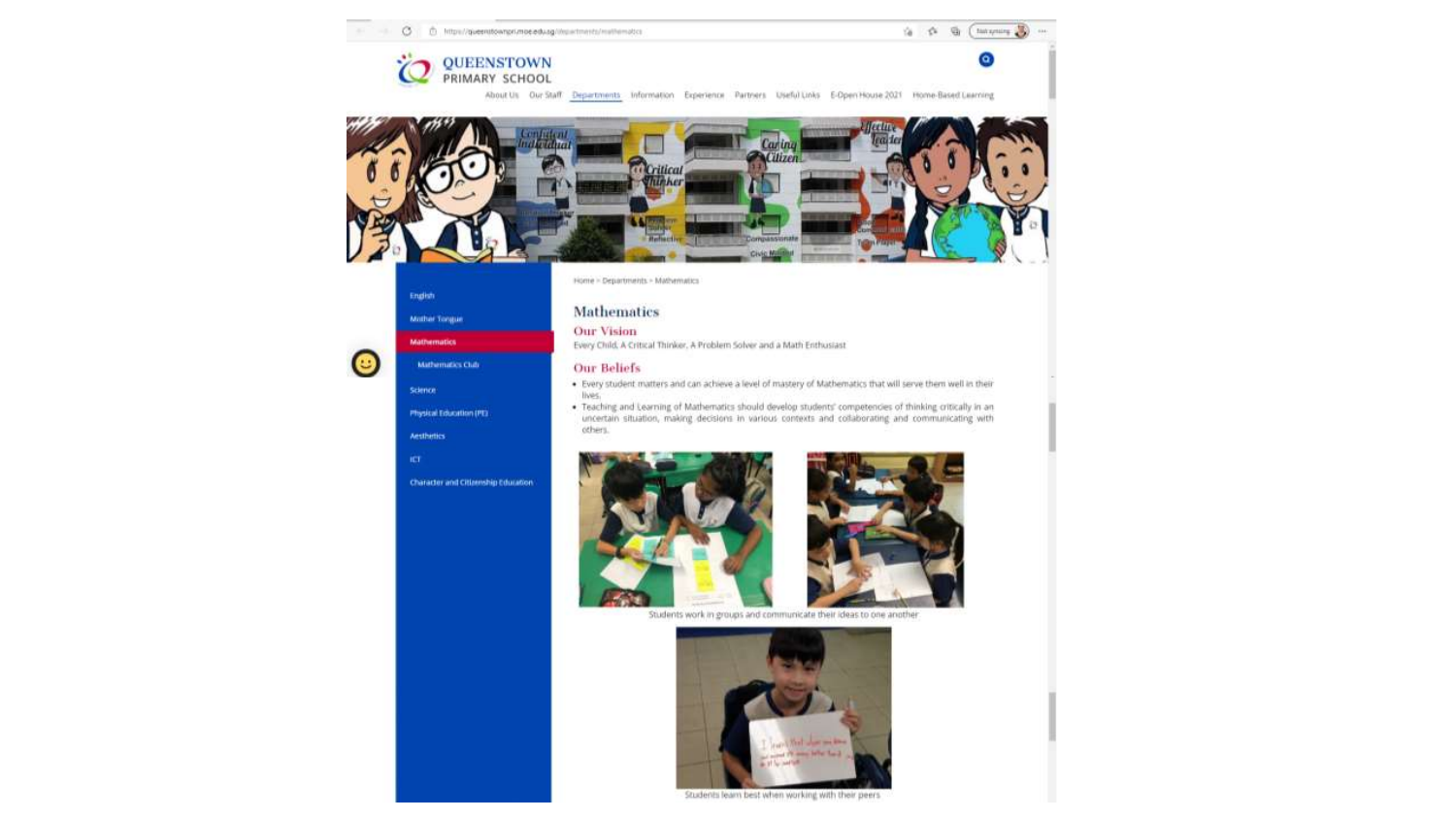### **Our Guiding Principles**

Math Educators in Queenstown Primary School are guided by the following principles:

1. Pedagogical Plurality is Key<br>Each child is unique and learns differently. As 21st century Math Educators we explore various teaching<br>strategies that are student-centric and seek to better engage and provide the necessar for our students.

 $\sim$ 

 $\sim$ 

### 2. Consistency is the Strategy

We work collaboratively with our colleagues to explore ideas together as a team and continue building our<br>professional expertise to raise the quality of teaching and learning of Mathematics.

3. Reasoning and Communication is our Cornerstone<br>As we strive to develop our students to be Critical Thinkers and effective Problem Solvers, we continue to provide opportunities for students to explain their reasoning and work with their peers in the classroom.



Designing teaching strategies together

Teachers make Math learning concrete. The difference between 1m<sup>+</sup> and 10cm<sup>+</sup>. Can you spot the cube with a volume of 1cm?



Peer Observations to better understand how students learn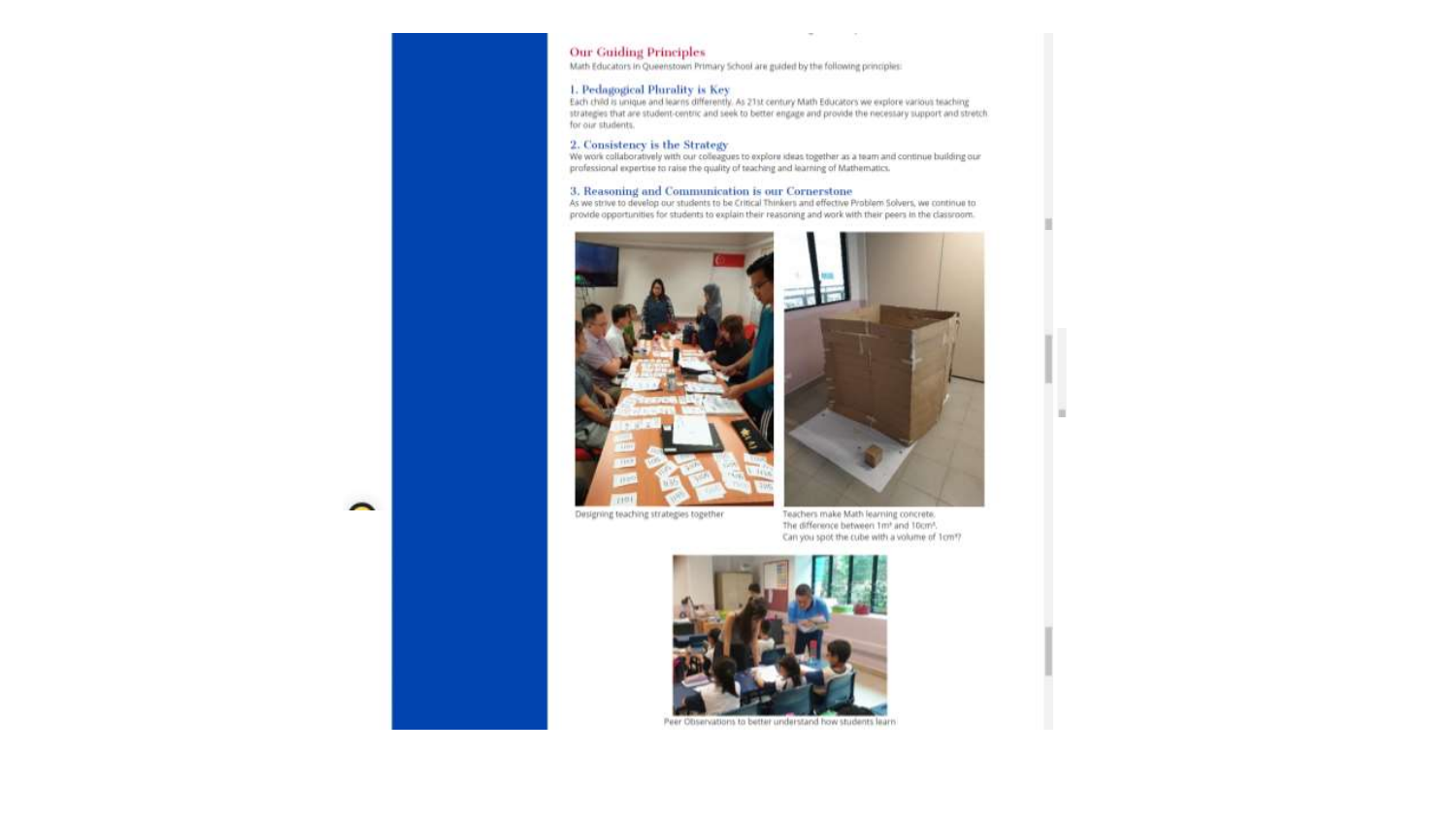

Our teachers facilitate knowledge construction amongst students

Guided by the 3 principles, our Educators instil a joy of learning in Maths by orchestrating meaningful learning experiences in the classroom that allow students to discover mathematical ideas and co-construct mathematical knowledge with their peer. With sound mathematical knowledge, students are guided to adopt a systematic approach through Polya's Problem Solving process to solve math problems. Teaching of Maths is made accessible for all students through the use of the Concrete-Pictorial-Abstract approach that makes the understanding of key Math concepts accessible for all students.

Joy of Learning Mathematics









We place a premium on enabling our students to apply their mathematical thinking beyond the realms of the Math Classroom. The P4 Math Trail conceptualised and carried out by our P5 and P6 Math Ambassadors. is an example of one such initiative.



Applying estimation skills to compare the size of different countries in the World Map





Making use of available resources to calculate the area of the school hall

Copyright @ 2021 Queenstown Primary School, All rights reserved.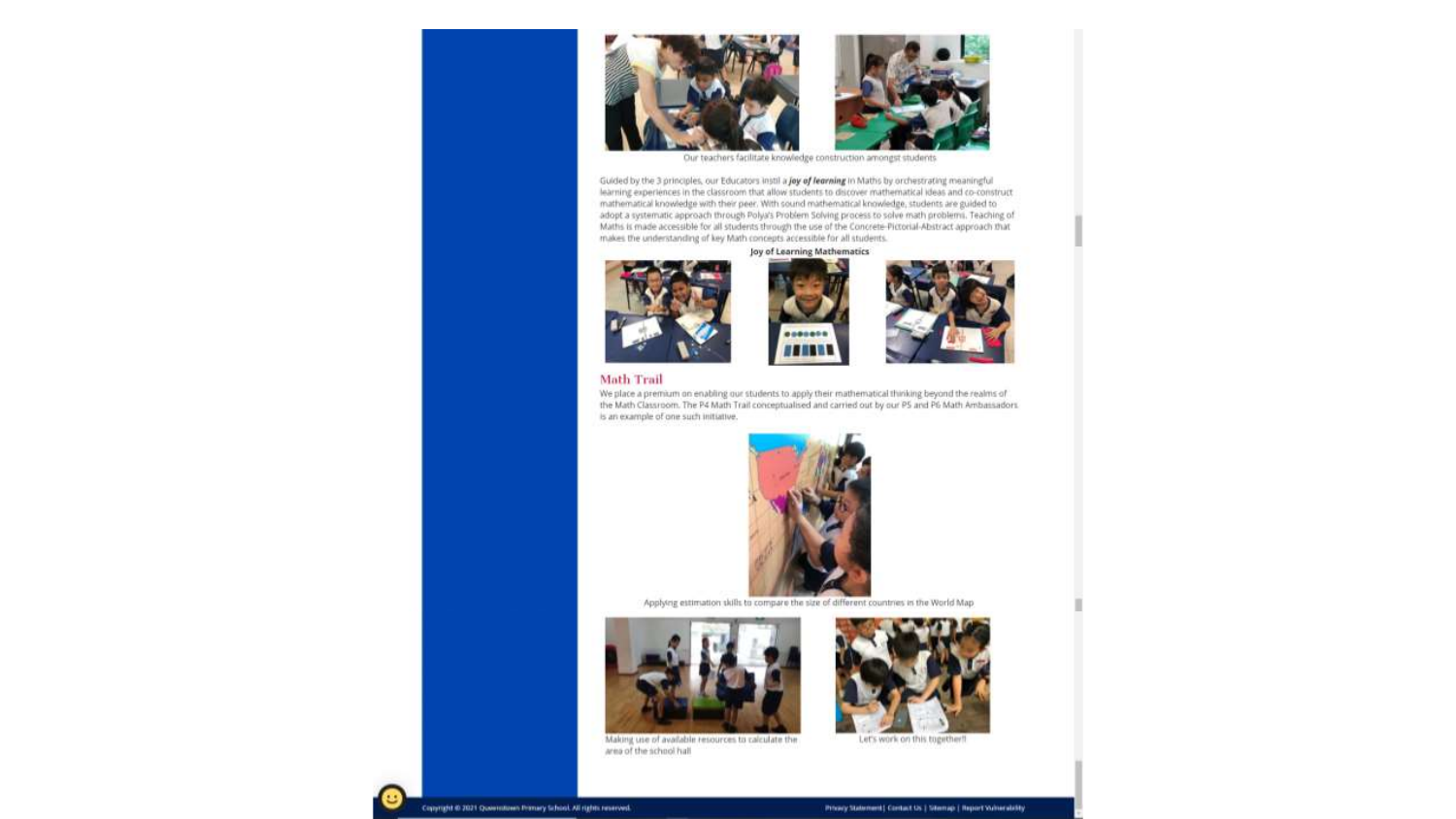### FEATURE **The Joy of Learning:** What It Is and How to Achieve It

Professor John Wang National Institute of Education Nanyang Technological University

wring the Committee of Supply debate in Parliament in March 2017, Education Minister (Schools) Ng Chee Meng suggested nurturing a joy of learning so that students can be intrinsically motivated, will love what they are doing in class, and will enjoy attending school.

When students look for 'interesting' teachers and classrooms, they are in fact looking for an environment that caters to their core needs for autonomy, competence and relatedness. They look for teachers who are able to meet their needs and interests and who can create interesting and challenging lessons that are relevant to their lives.

A classroom where 'joy of learning' exists is one in which students are given appropriate levels of challenges and one in which they are able to make decisions about their learning. When students are faced with difficulties. there should also be a support system in place to help them.

When they experience 'joy of learning', students benefit from a positive learning experience. From the teacher's perspective, it would always be more rewarding if students were motivated and eager to learn. When teachers see motivated students, they too, become more interested to teach.





**Joy – A positive emotion** 

**How to trigger it ?**

**Interesting lesson from students' perspective**

**Students are intrinsically motivated to learn**

**Students experience success and look towards the next challenge**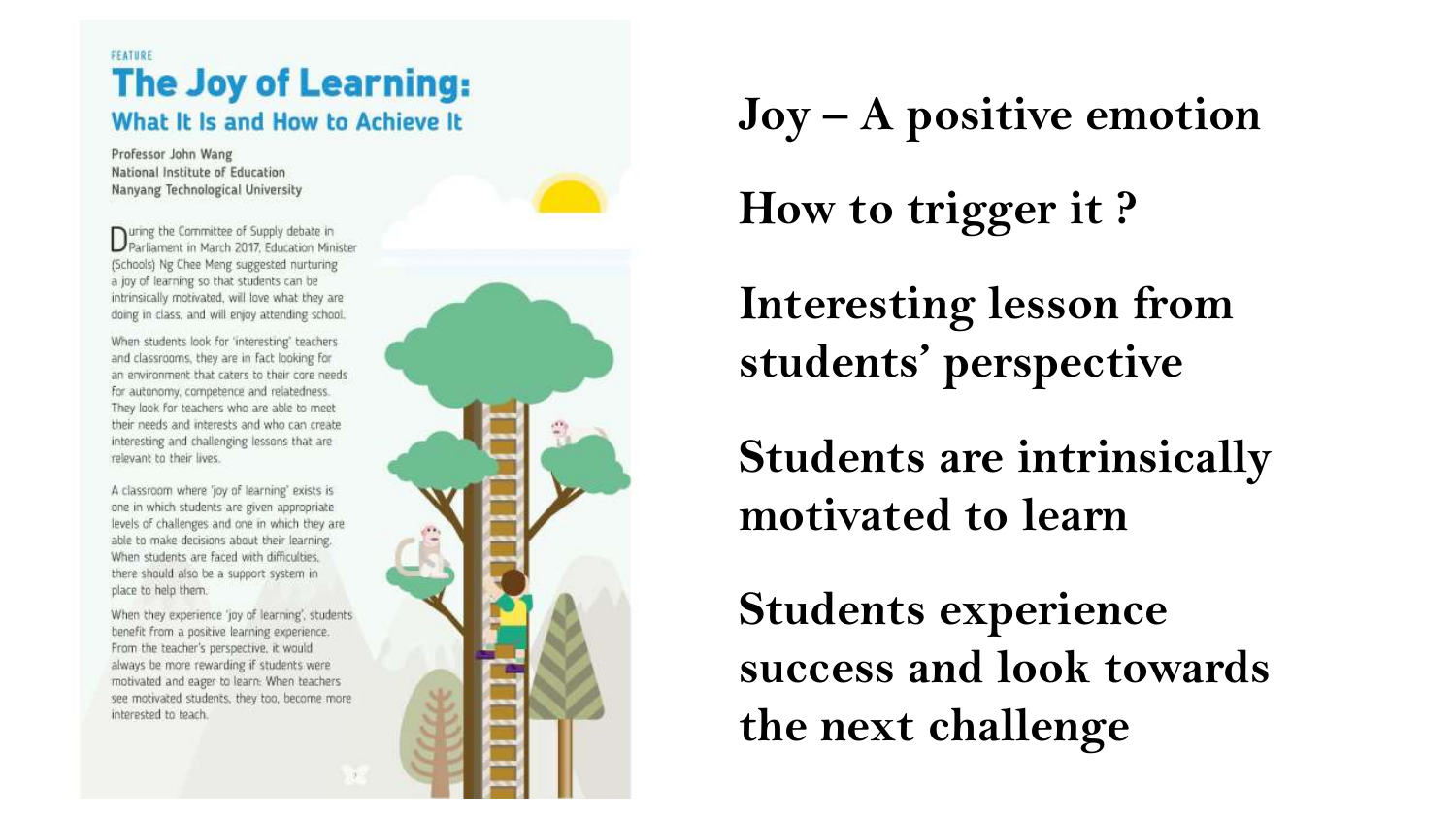### FEATURE **The Joy of Learning:** What It Is and How to Achieve It

Professor John Wang National Institute of Education Nanyang Technological University

### 3. Display patience

When students are developing skills through practice on unfamiliar or complex tasks, teachers should display patience. They can:

- take time to listen
- give encouragement and time for students to complete tasks in their own way
- offer helpful hints when students seem stuck
- praise signs of progress
- postpone advice until they understand the students' goals and perspectives, as well as
- provide scaffolding when it is needed and invited.

For example, if a teacher notices that a student in a Mathematics class is facing difficulty in understanding the concepts taught, instead of providing the answer immediately, the teacher could provide scaffolding in the form of more explicit questioning that could direct the student towards the concept, and give the student time and space to figure it out independently as he or she continues to engage in the lesson with the class.

### Time - spend it to gain it!

Teachers often feel they don't have the luxury of time to let students learn at a slower rate. However, when students are able to learn at their own pace, they are better able to accommodate new knowledge, understand conceptual as well as emotional issues, and integrate what they have learned with deeper information processing and understanding. This long-term benefit will outweigh any short-term loss due to time.

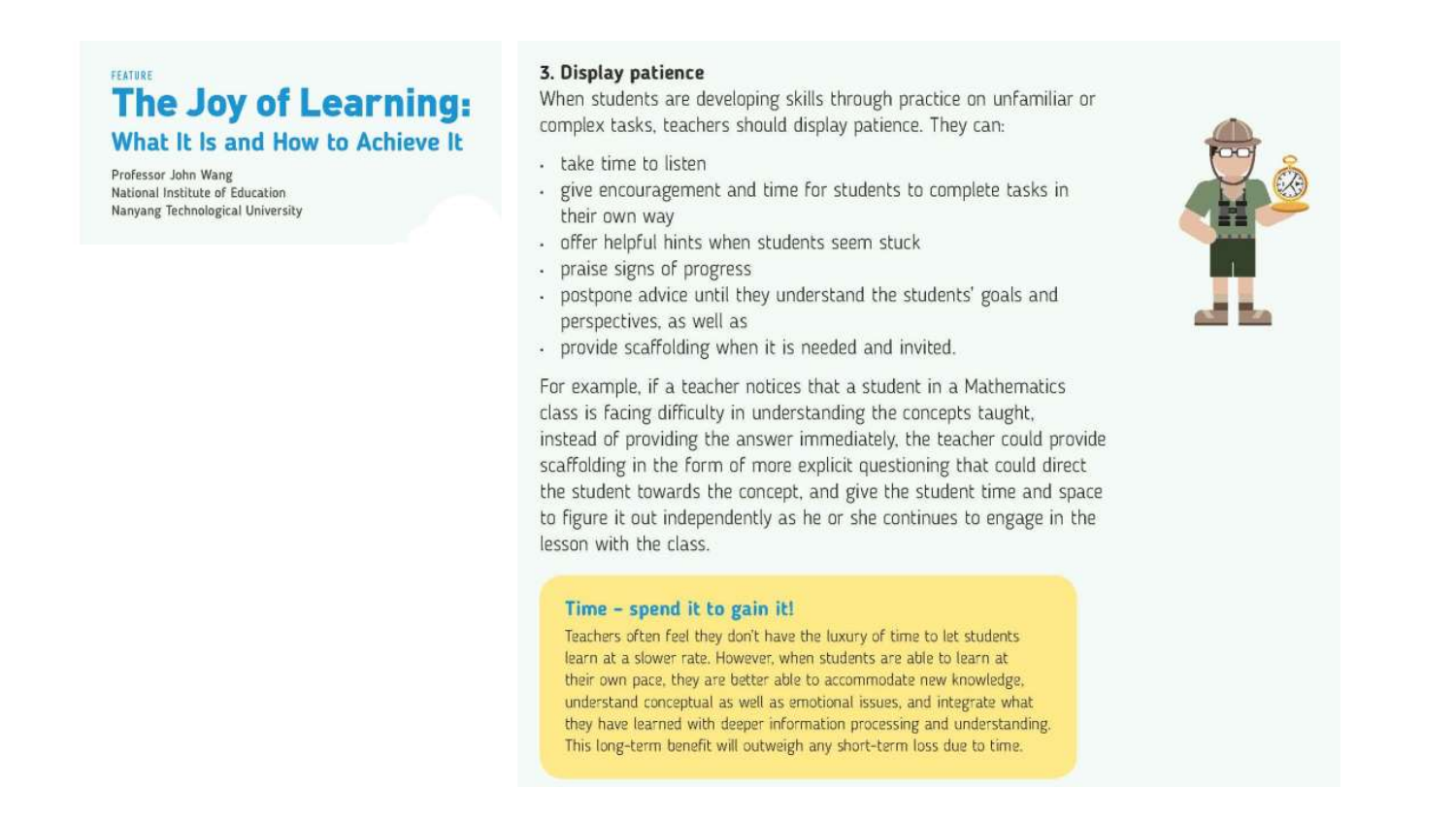# The sum of the parts is greater than the whole!



This is so as the rich interactions between individuals generate 'new' knowledge.

How?

Why?

 $\odot$ 

Meaningful activities are not only fun-filled but also motivating. They go beyond surface learning for pupils and engage them in constructing mathematical knowledge for themselves.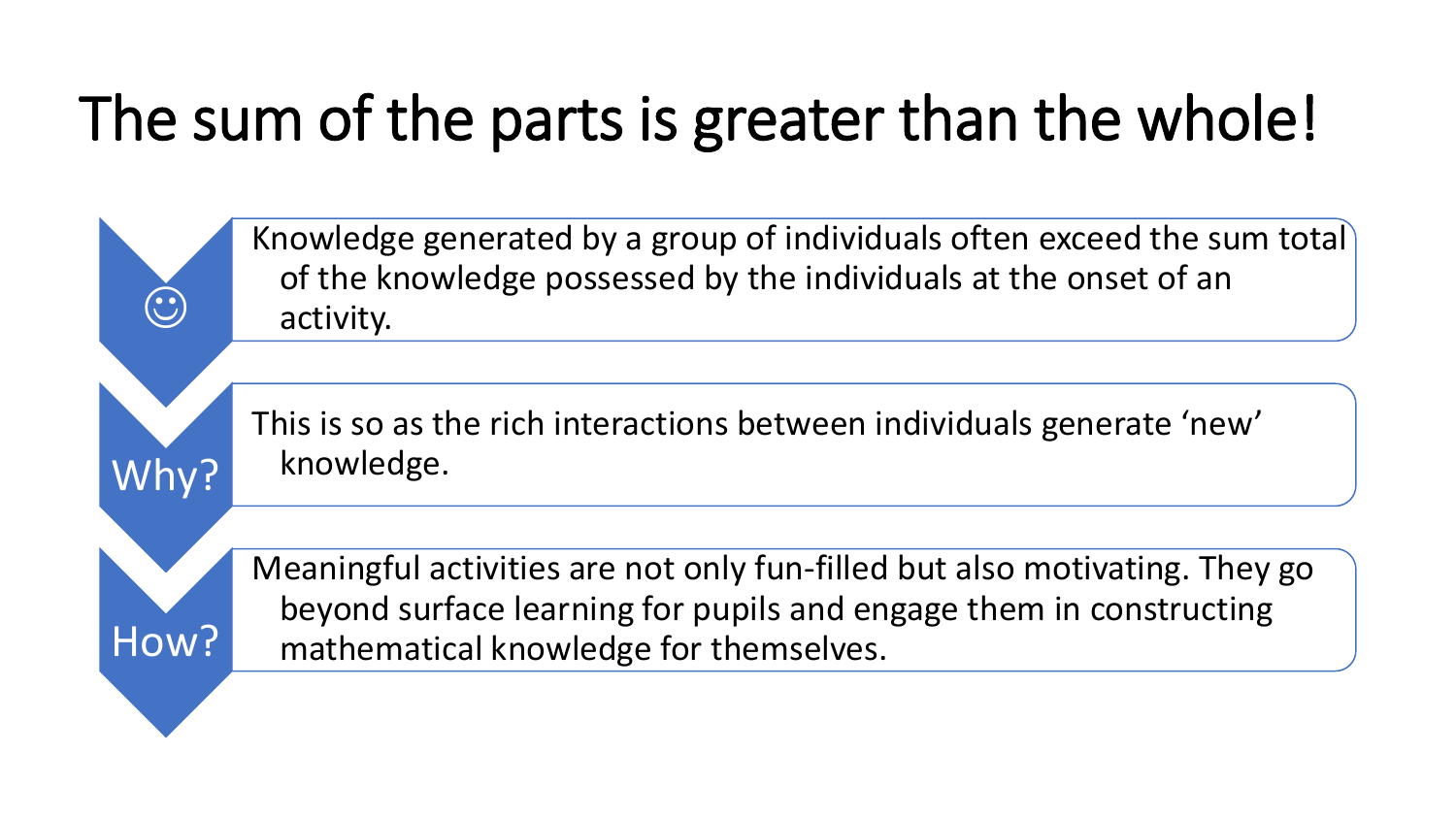

# THREE MATHEMATICAL TASKS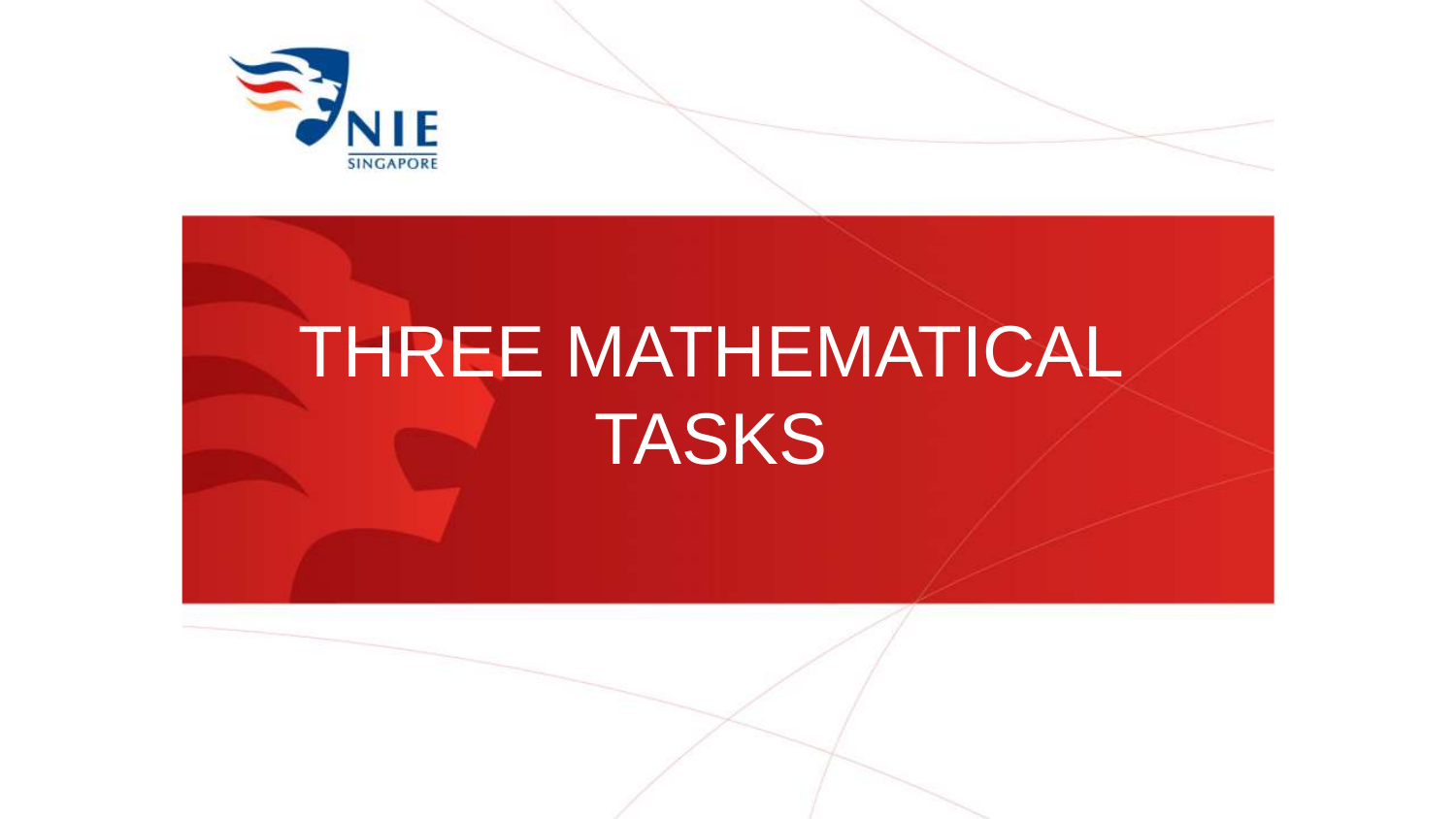



1. Draw a triangle with sides 3 cm, 7 cm and 10 cm

2. Find the area of a triangle with sides 3 cm, 7 cm and 10 cm.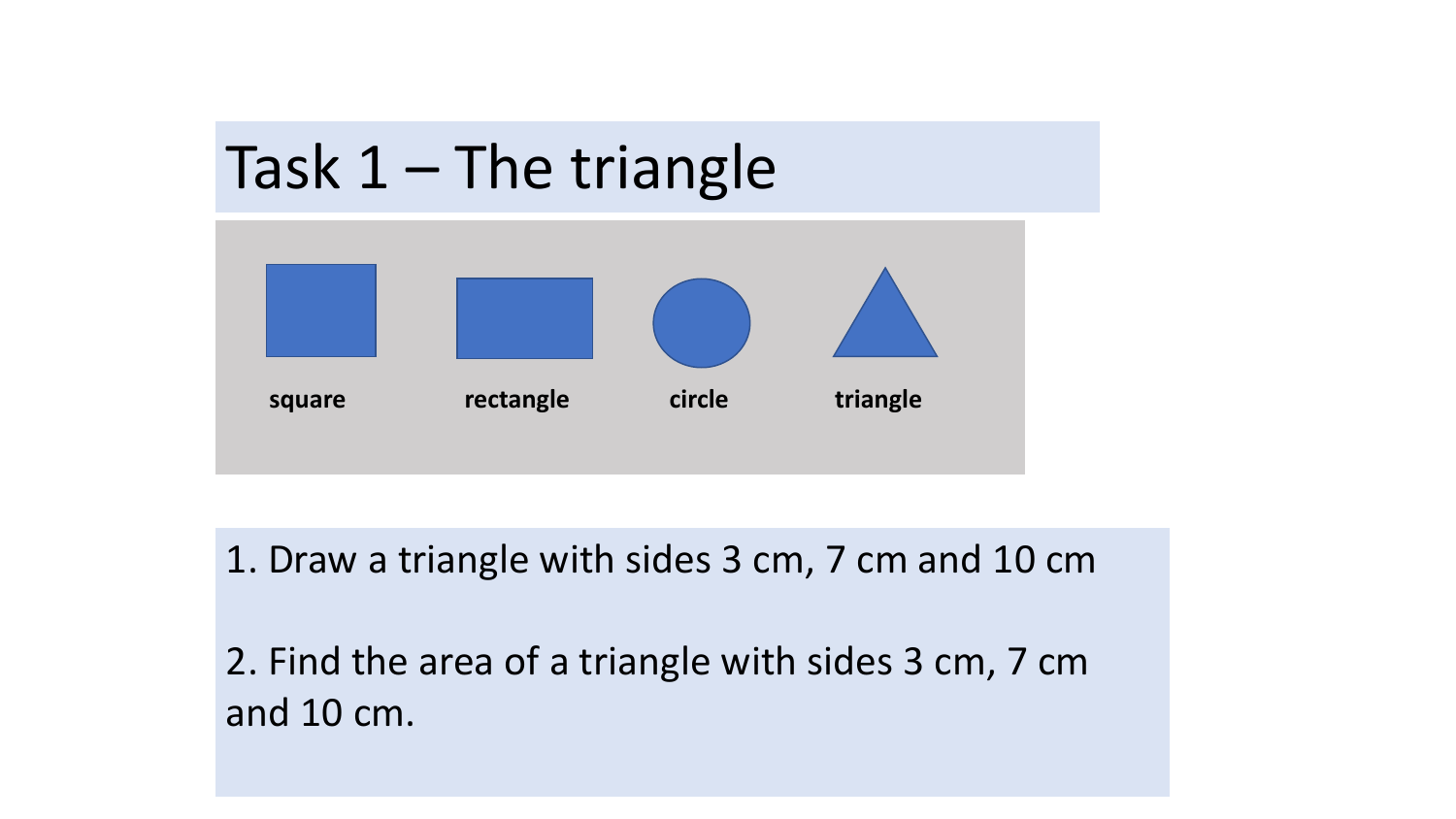## Draw a triangle - Some possibilities

Student will draw a triangle and put the dimensions around it



Student will realise that the task is erroneously presented!

Why? The figure explains.

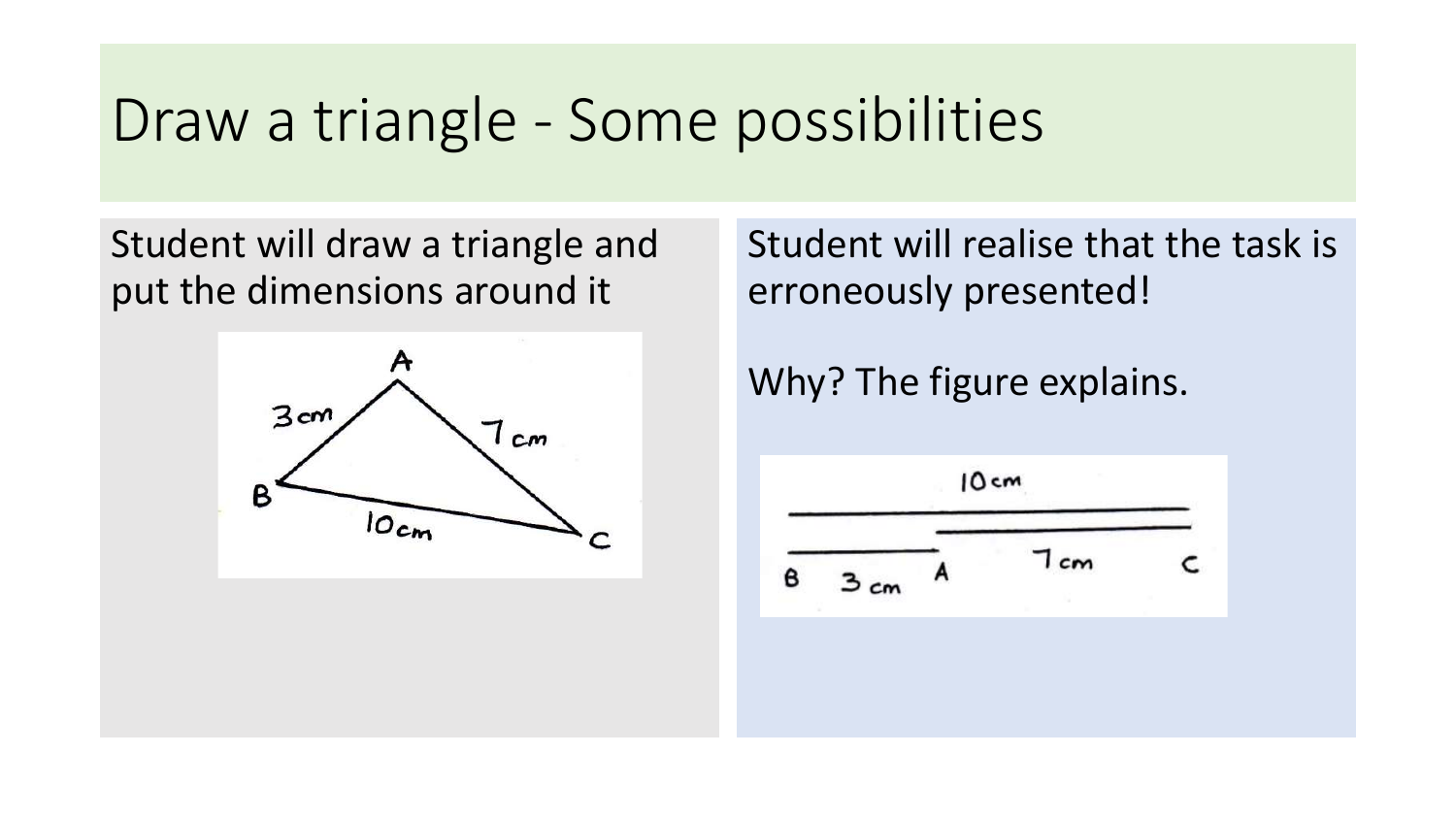## Find the area – some possibilities



Area =  $\frac{1}{2}$  (7) (3) = 10.5 cm<sup>2</sup> [making the assumption that AB and AC are perpendicular to each other]



Cannot do the question / the area is zero? The lengths of the triangle are wrong. We cannot make a triangle with sides 3, 7 and 10.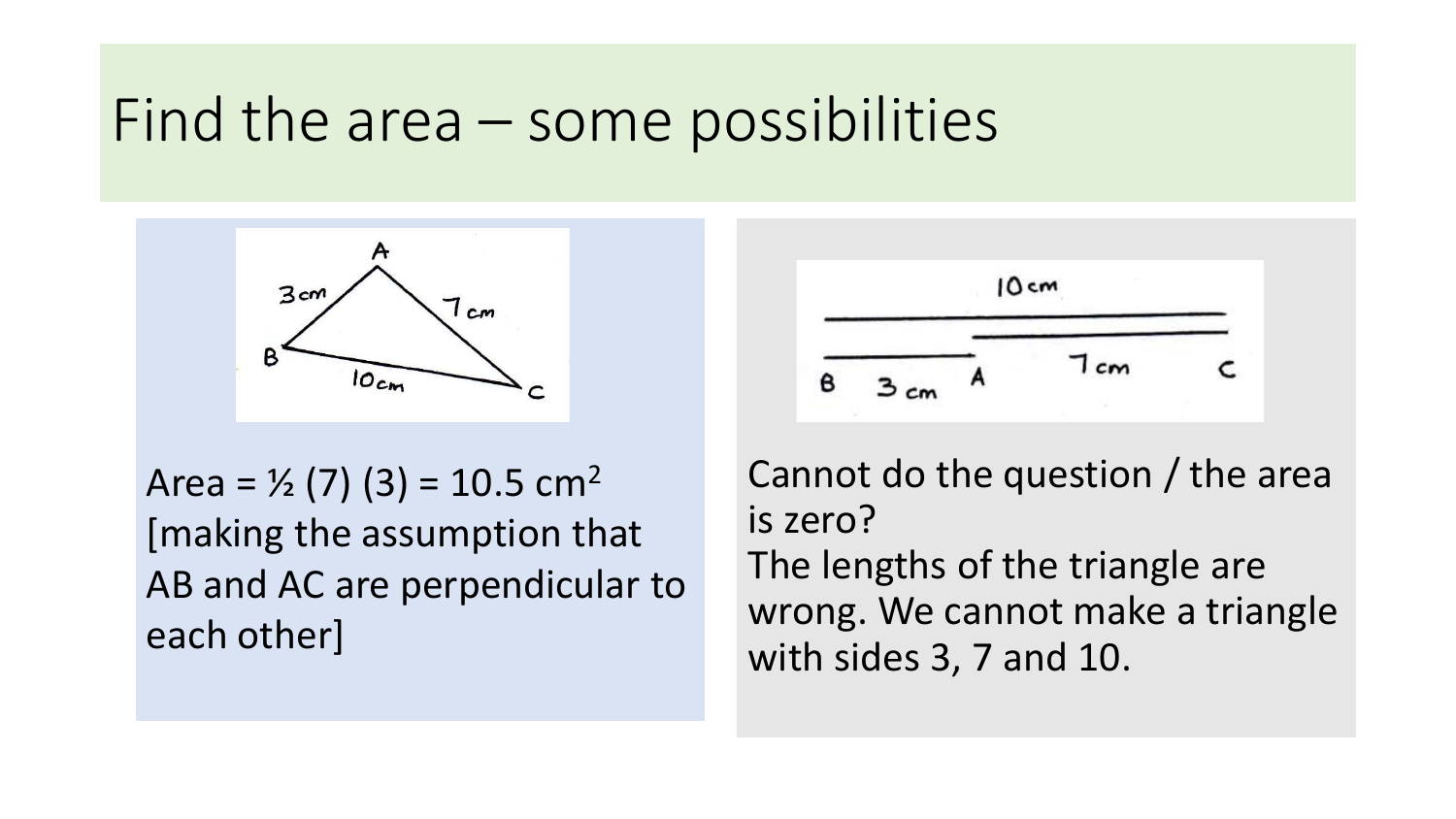

Teachers may have put off introducing students to the key fundamental property of a triangle to a later time but this is not educationally sound.

Any idea or problem or body of knowledge can be presented in a form simple enough so that any particular learner can understand it in a recognizable form (Bruner, 1966, p. 44).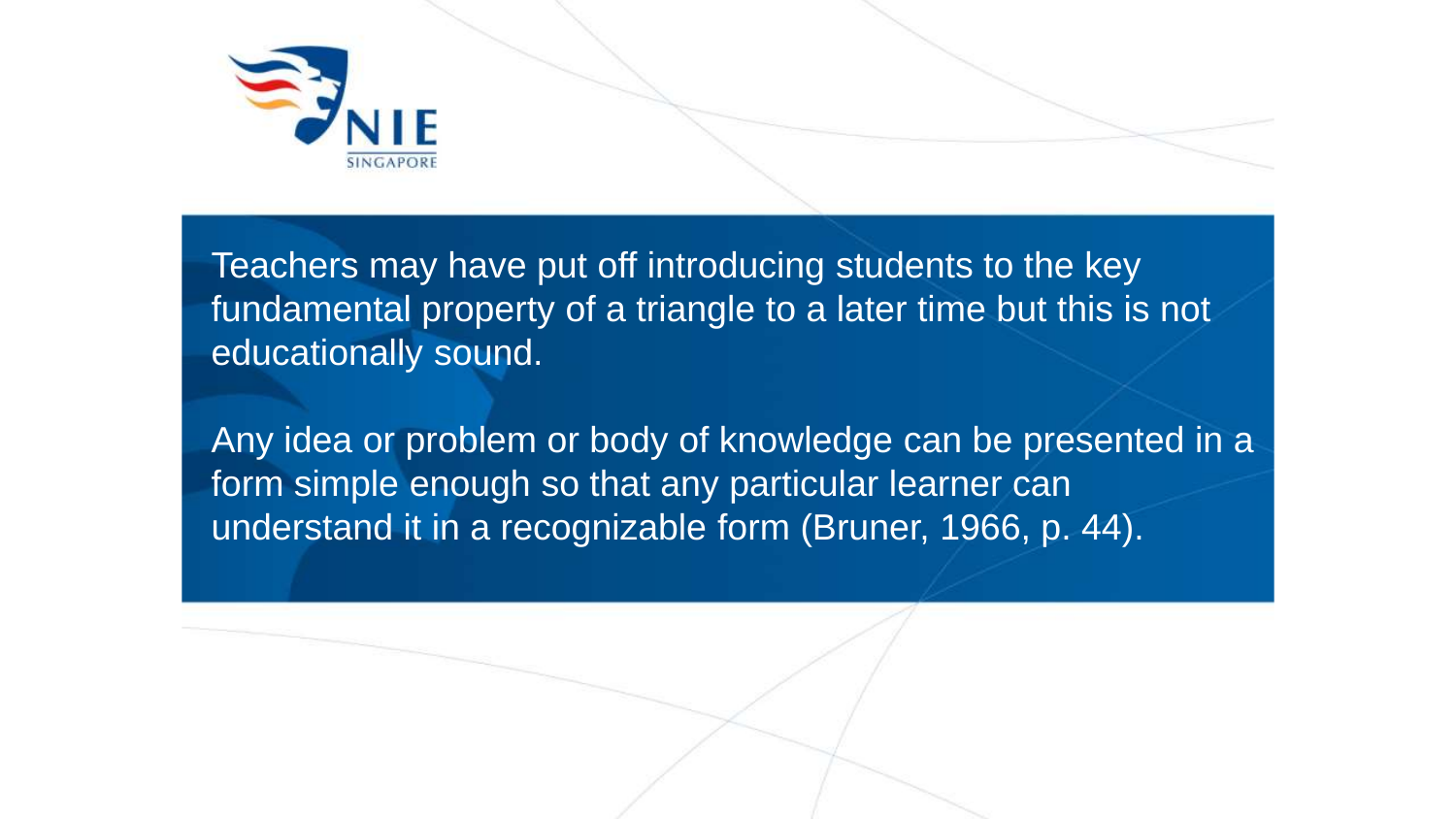

Groupwork activity:

Investigating relationships between the sides of a triangle

- o Give students sticks of varying lengths.
- o Ask them to make triangles
- o Collect all responses
- o Guide them to visualise the relationships between the sides of a triangle.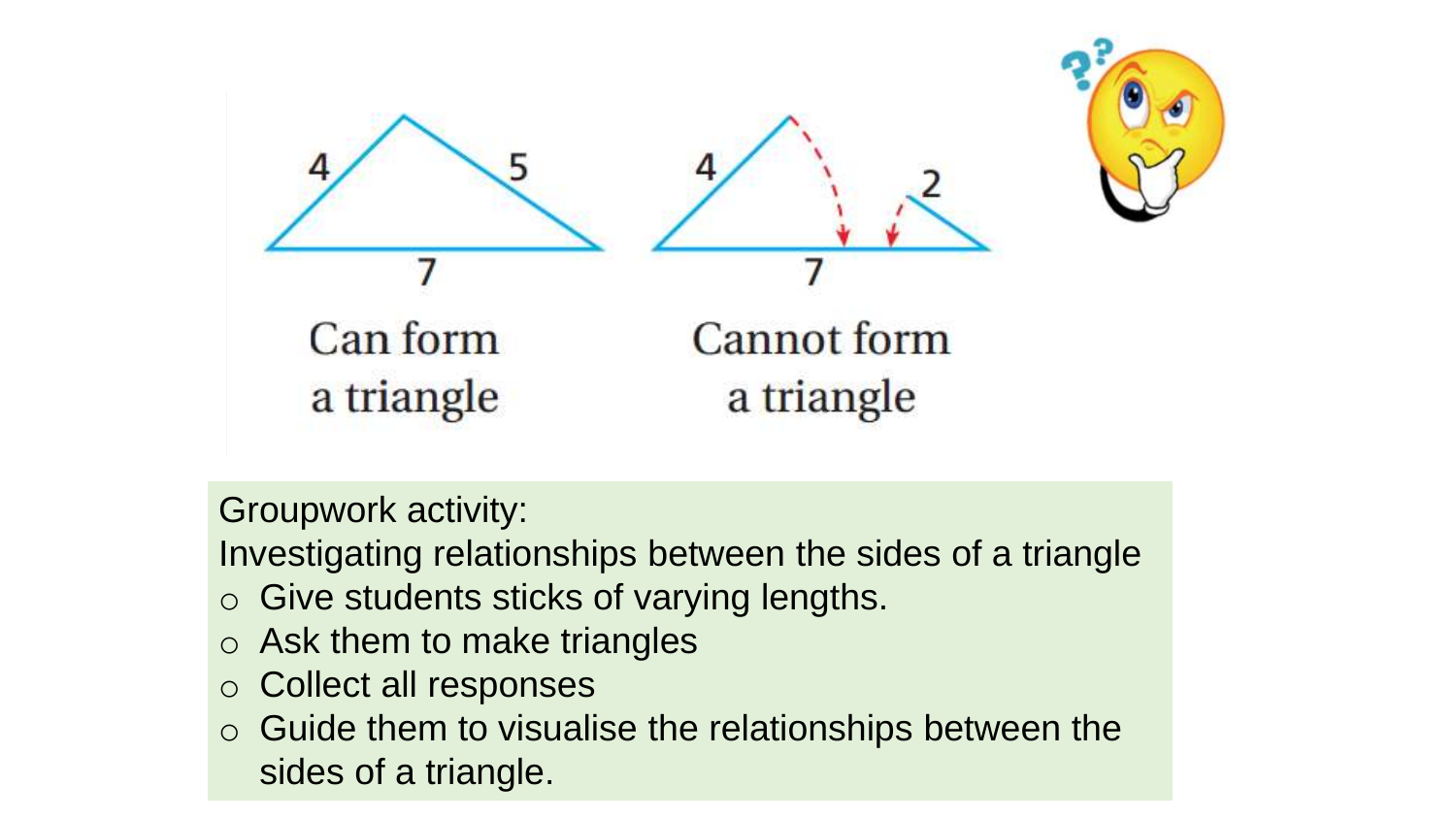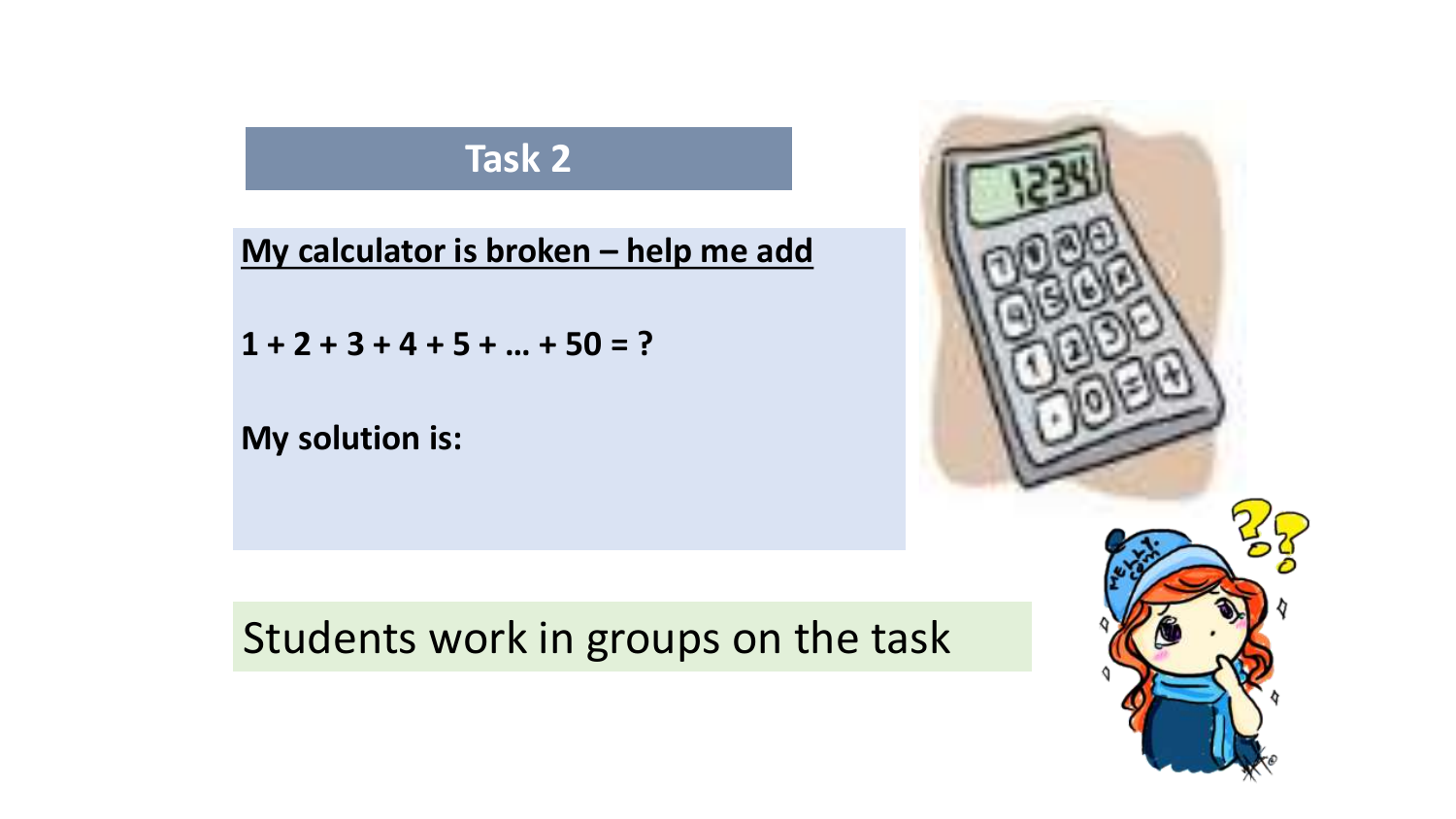### Solution 1

Students just laboriously added the numbers from 1 to 50 and got an answer. Some after working through long strings of addition arriving at an incorrect answer due to sheer carelessness.

### Solution 2:

Students used the heuristic – Look for a pattern and obtained an answer

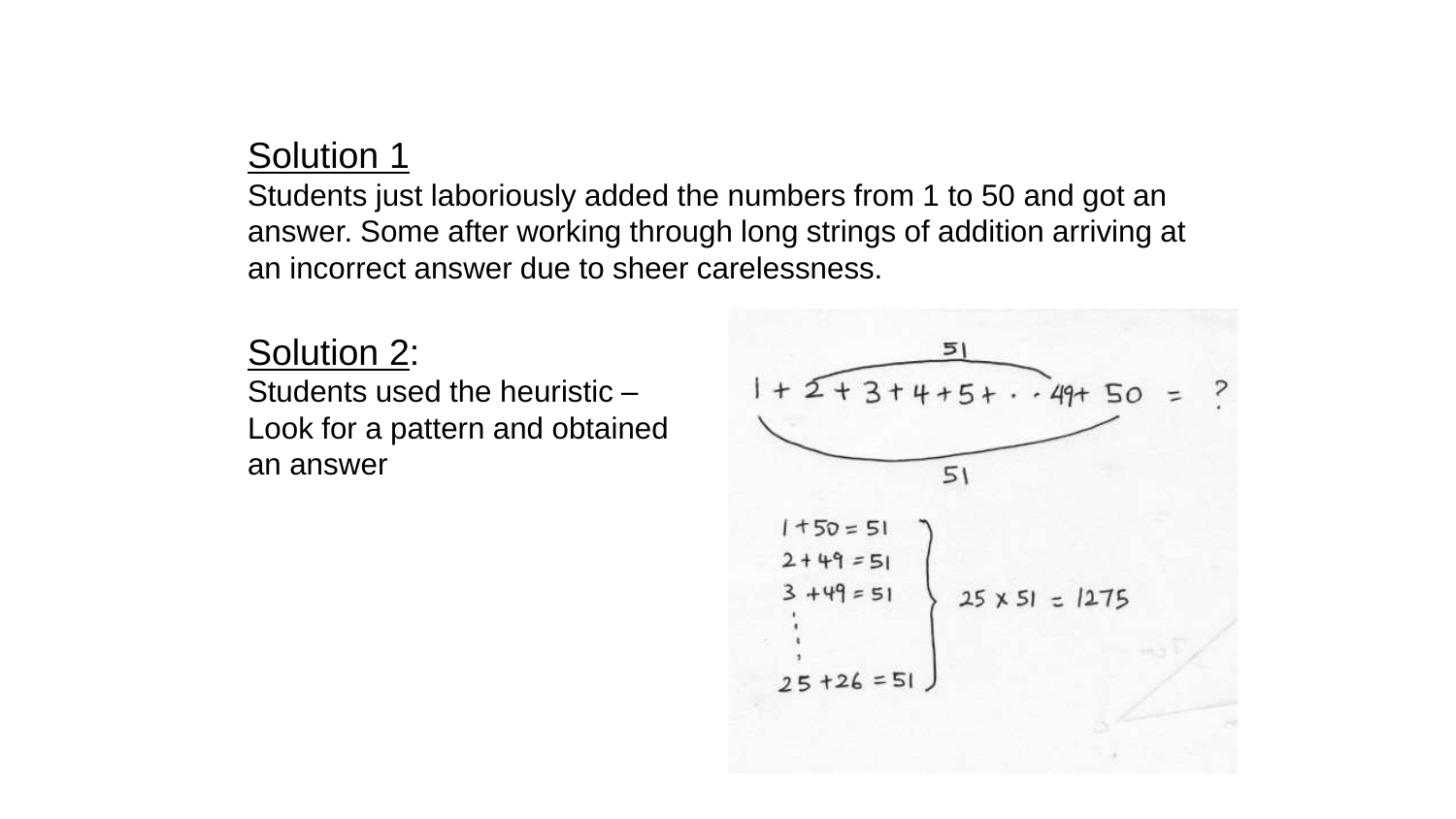## **A young mind's elegant solution**

**1 + 2 + 3 + 4 + 5 + 6 + 7 + 8 + 9 + 10 = 55**

**11 + 12 + 13 + 14 + 15 + 16 + 17 + 18 + 19 + 20 =**

 $(10 + 1) + (10 + 2) + (10 + 3) + \dots (10 + 10) = 10 \times 10 + 55 = 100 + 55$ 

 $21 + 22 + 23 + 24 + 25 + 26 + 27 + 28 + 29 + 30 = 20 \times 10 + 55 = 200 + 55$ 

 $31 + 32 + 33 + 34 + 35 + 36 + 37 + 38 + 39 + 40 = 30 \times 10 + 55 = 300 + 55$ 

 $41 + 42 + 43 + 44 + 45 + 46 + 47 + 48 + 49 + 50 = 40 \times 10 + 55 = 400 + 55$ 

So the sum of  $1 + 2 + 3 + ... + 50 = 55 + 100 + 55 + 200 + 55 + 300 + 55 + 400 + 55$ 

**= 55 x 5 + 1000**

**= 275 + 1000**

**= 1275**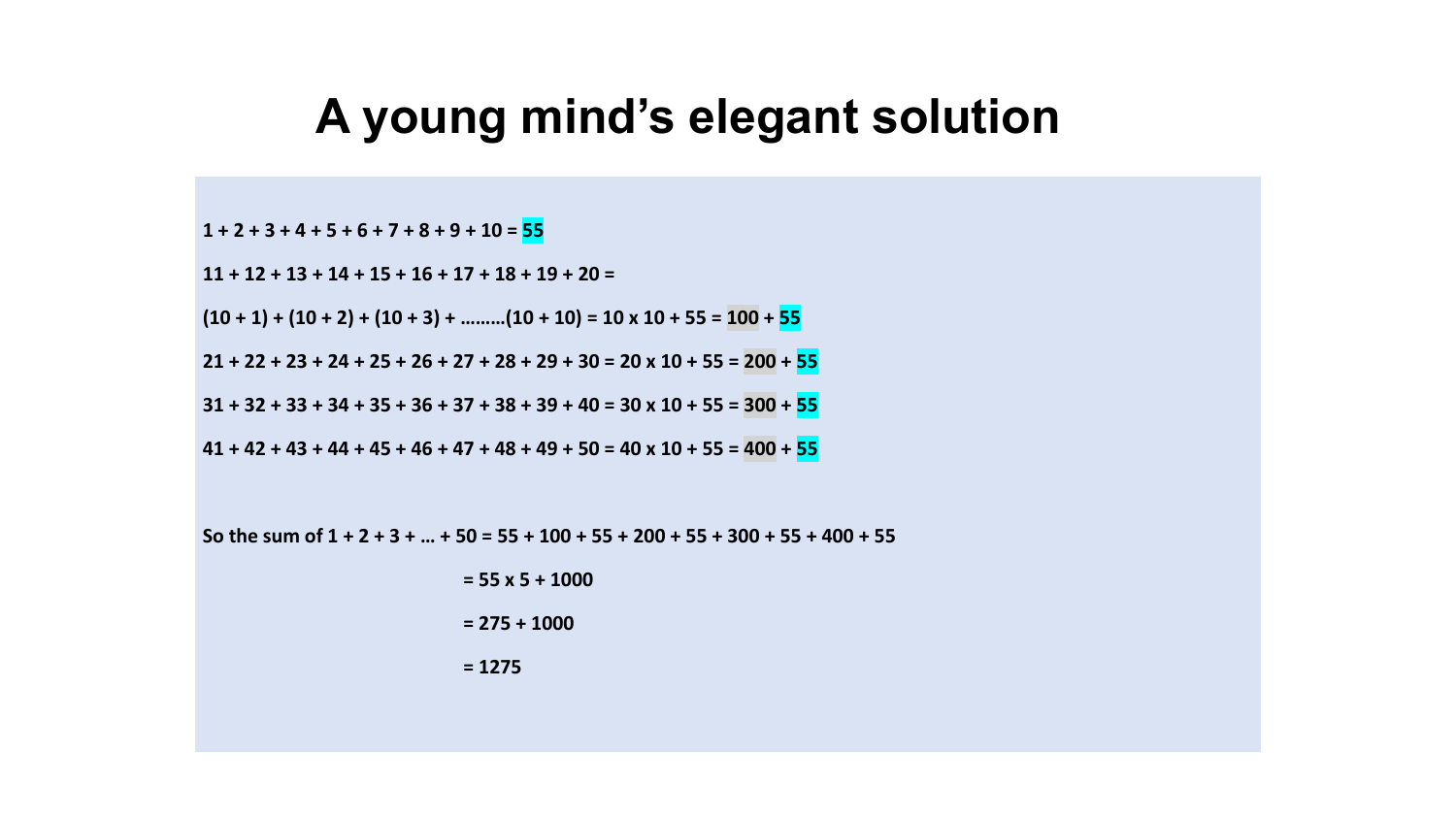

## **Task 3**

## Always Sometimes Never (PISA 2021 – Example 3)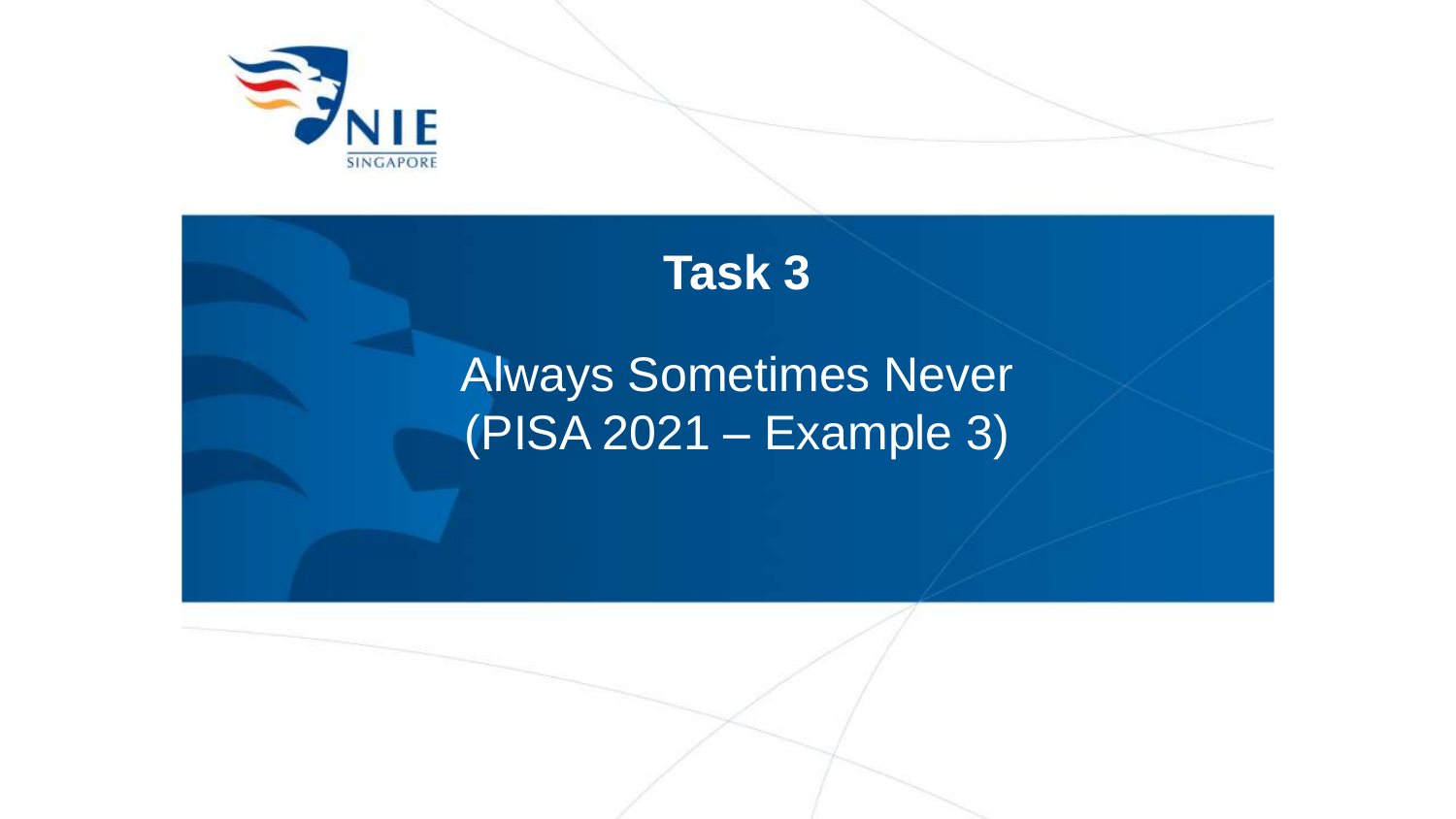

### **Introduction to the nature of the tasks**

PISA<sub>2</sub>

**1. Teacher exposition is needed**

**2. Teacher should engage students in** 

- o **Comprehending the task**
- o **Articulating their thinking**
- o **Supporting their thinking with examples**

| <b>PISA 2021</b><br><b>Always sometimes never</b>                                                  |               |         |         | 蟲                                                                                                                         |  |  |
|----------------------------------------------------------------------------------------------------|---------------|---------|---------|---------------------------------------------------------------------------------------------------------------------------|--|--|
| Question 1/3<br>For each statement, indicate if it is always true,<br>sometimes true or never true |               |         |         | <b>ALWAYS SOMETIMES NEVER</b><br>Statements that people make can generally be grouped into three different<br>categories: |  |  |
|                                                                                                    |               |         |         |                                                                                                                           |  |  |
| <b>Statement</b>                                                                                   | <b>Always</b> | ometime | ₹       | Statements that are ALWAYS true;<br>Statements that are SOMETIMES true; and<br>Statements that are NEVER true.            |  |  |
| A 14-year old girl was at least<br>once in her life half her current<br>height.                    | O             |         | $\circ$ | The statement:<br>"A number that is divisible by 4 is also divisible by 2"<br>is ALWAYS true because 2 is a factor of 4.  |  |  |
| A 14-year old girl is taller than a<br>10-year old girl.                                           | $\Omega$      |         | O       | The statement:<br>"A number that is divisible by 9 is also divisible by 6"                                                |  |  |
|                                                                                                    |               |         |         | is SOMETIMES true. For example, 36 is divisible by 9 and by 6, but 27 is<br>divisible by 9, but not divisible by 6.       |  |  |
|                                                                                                    |               |         |         | The statement:<br>"The sum of two odd numbers is odd"                                                                     |  |  |
|                                                                                                    |               |         |         | is NEVER true because the sum of two odd numbers is always even.                                                          |  |  |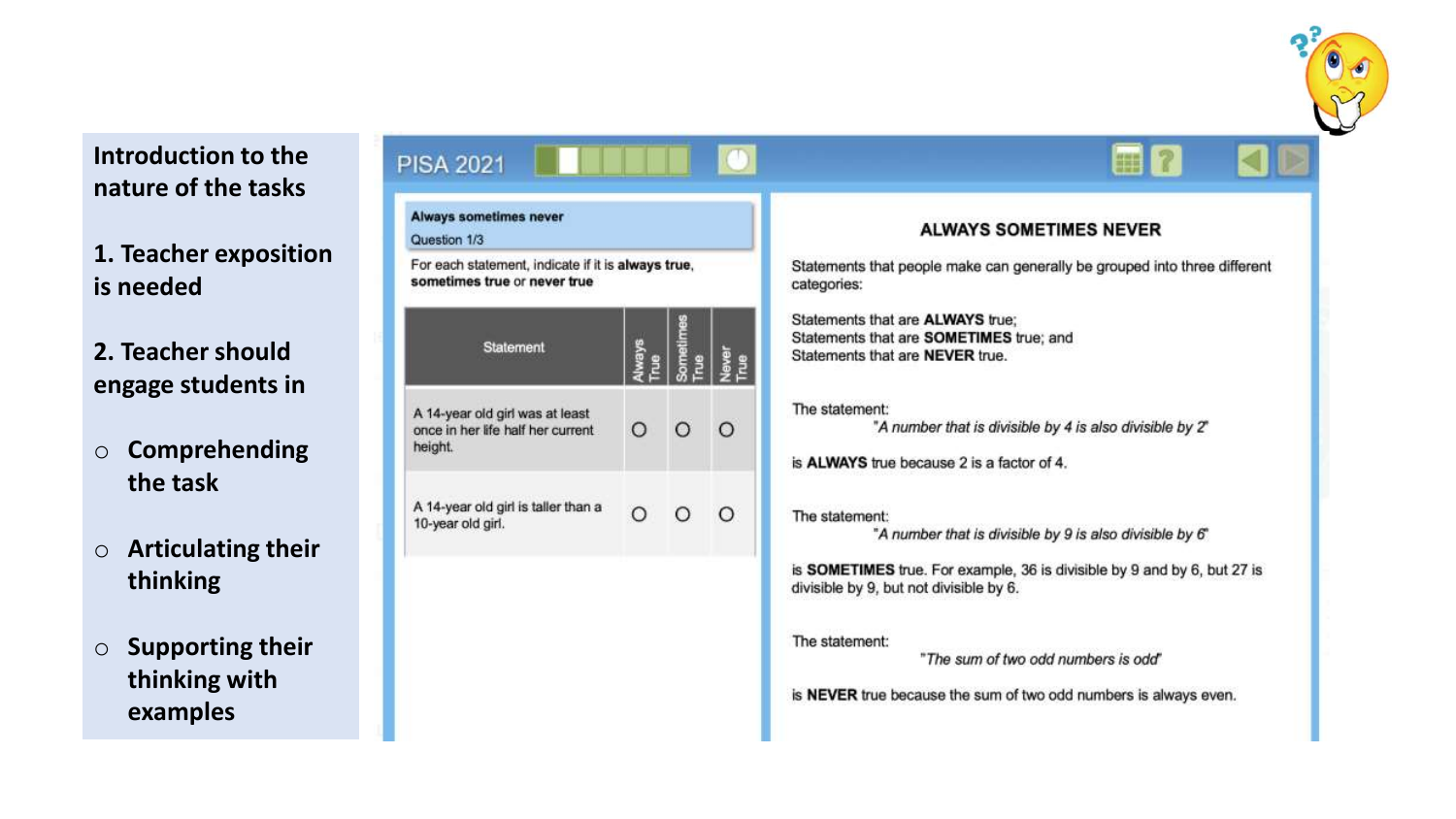

### **Students to discuss in their groups the statements**

**Teacher to engage them with a statement at a time**

**After students have examined a statement teacher to engage everyone in whole class discussion, collecting as many example as possible**

**In this way some students who may be "lost" at the beginning will soon come aboard.**

| <b>PISA 2021</b>                                                                |          | <b>HE</b> |          |
|---------------------------------------------------------------------------------|----------|-----------|----------|
| <b>Always sometimes never</b><br>Question 2/3                                   |          |           |          |
| For each statement, indicate if it is always true, sometimes true or never true | Always   | Sometimes | Never    |
| Statement                                                                       | True     | True      | True     |
| When a whole number is multiplied by itself the answer is even.                 | $\circ$  | O         | $\circ$  |
| Doubling a whole number produces an even number.                                | $\circ$  | $\circ$   | $\Omega$ |
| Halving an odd whole number produces a whole number                             | $\circ$  | $\circ$   | $\circ$  |
| $3x + 1 = \frac{6x + 2}{2}$                                                     | $\circ$  | $\circ$   | $\Omega$ |
| The perimeter of figure A is greater than the<br>B<br>perimeter of figure B.    | $\Omega$ | $\circ$   | $\Omega$ |
| If a coin is flipped 50 times it will land heads up 25 times.                   | Ο        | O         | O        |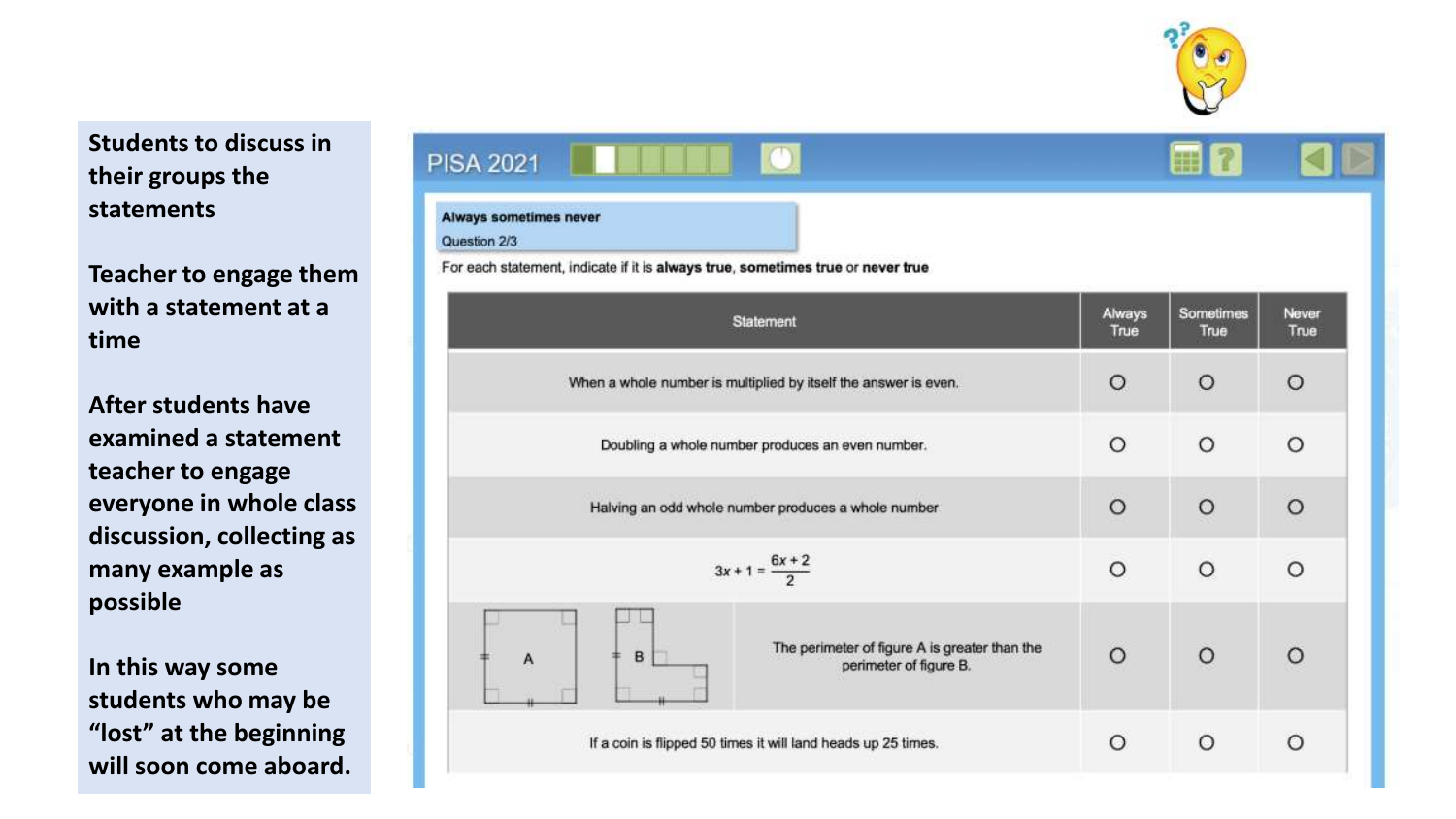

### Always sometimes never

Question 3/3

Each of the following statement is SOMETIMES TRUE.

For each statement provide an example of when the statement is true and when the statement is not true.

| <b>Statement</b>                                                                                                                     | Example of when the statement is true | Example of when the statement is not true |  |  |
|--------------------------------------------------------------------------------------------------------------------------------------|---------------------------------------|-------------------------------------------|--|--|
| The person with the largest number of<br>coins has the largest amount of<br>money.                                                   | Enter your example here               | Enter your example here                   |  |  |
| $A - B = B - A$                                                                                                                      | Enter your example here               | Enter your example here                   |  |  |
| If you add the same number to the<br>numerator (top) and the denominator<br>(bottom) of a fraction, the fraction<br>value increases. | Enter your example here               | Enter your example here                   |  |  |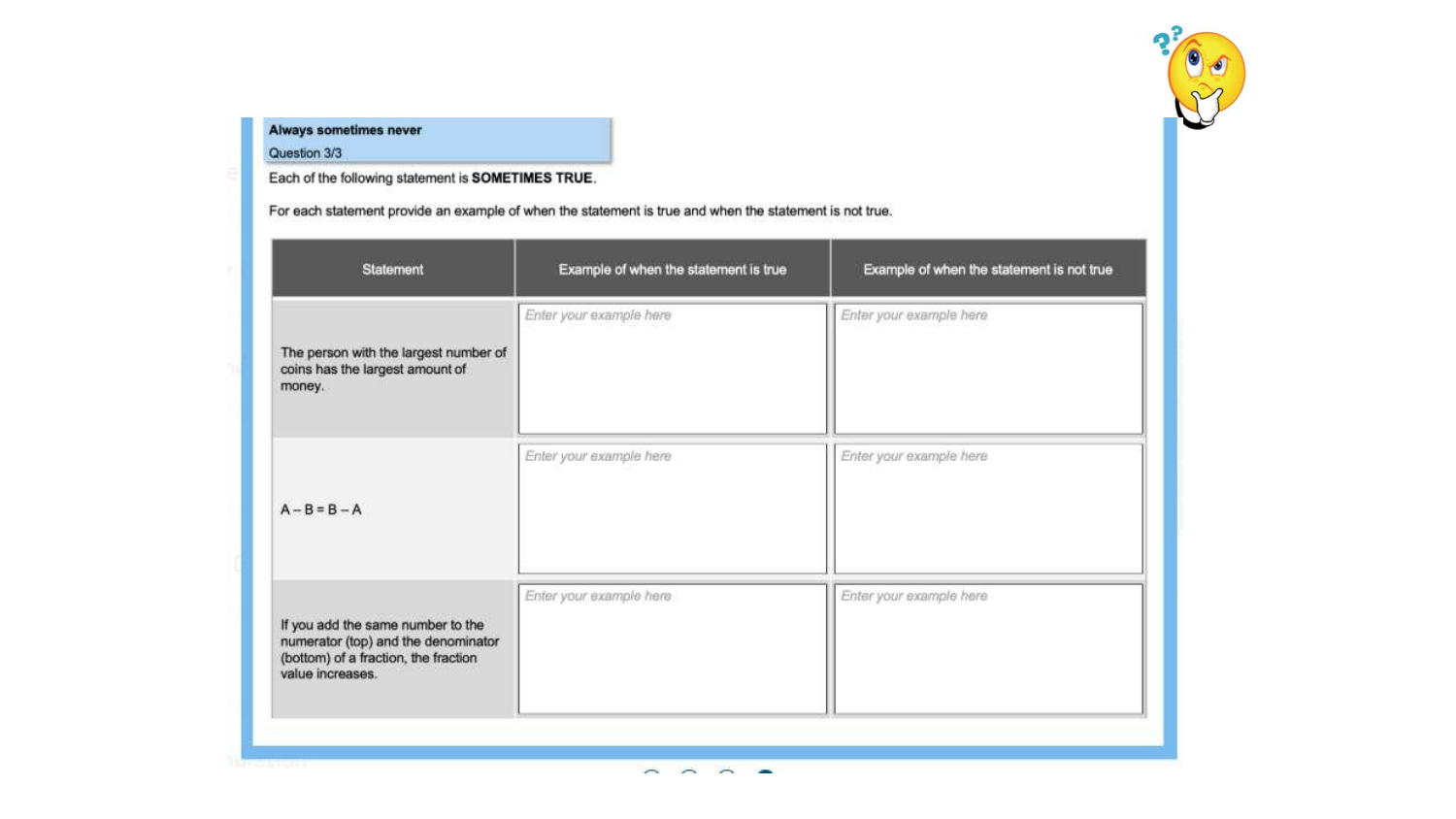

Helpful Reading ….

**Chapter 8: Student-centred learning mathematics**

**5 E Instructional Model for Mathematics**

- 1 **Engage (provide rationale / arouse interest)**
- **2. Explore (student activity – preferably peer or group)**
- **3. Expain (student talk)**
- **4. Elaborate ( practice skills and behaviours)**
- **5. Evaluate (peer and self)**